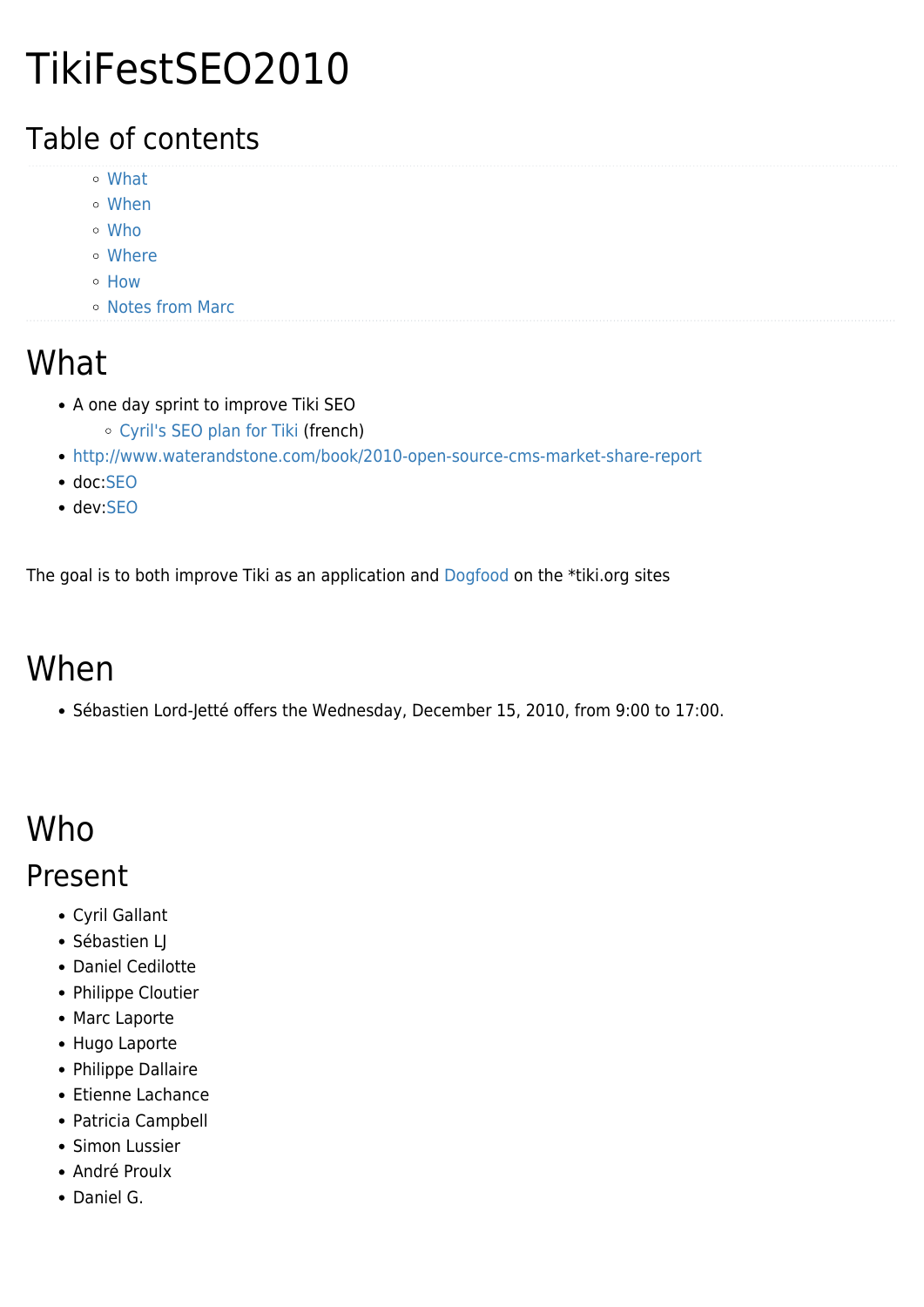#### Not present

- Régis Barondeau
- Renoir Boulanger<http://evo.cat.io>SEO expert
- Patrick Allard
- Pascal St-Jean
- Louis-Philippe Huberdeau

#### Not confirmed

- members of the [SEO](https://tiki.org/Search-engine-optimization) team.
- you?

### Where

• In the [CGCOM](https://tiki.org/CGCOM) rooms meetings.

### How

- Most of the day will happen in French
	- But you can add your questions/concerns/suggestions here in English

#### Related links

- 1. Variety of On-lines SEO tools
	- o [SEO plan for Tiki](http://tiki.org/tiki-view_forum_thread.php?comments_parentId=38890&topics_sort_mode=lastPost_desc&forumId=7) (french)
	- o [SEO on Wikipedia](http://en.wikipedia.org/wiki/Search_engine_optimization)
- 2. Documentation pages linked on SEO themes
	- [Clean URLs](http://doc.tiki.org/Clean%20URLs)
	- [Meta Tags](http://doc.tiki.org/Meta%20Tags)
- 3. Links on Web Analytics softwares
	- [List of web analytics software on Wikipedia](http://en.wikipedia.org/wiki/List_of_web_analytics_software)
	- $\circ$  [Piwik](http://piwik.org)
	- [CrawlTrack](http://www.crawltrack.net)
	- [Open Web Analytics](http://www.openwebanalytics.com)
- 4. This page in french
	- [TikiFest2010-Montreal-4-SEO](https://tiki.org/TikiFest2010-Montreal-4-SEO)